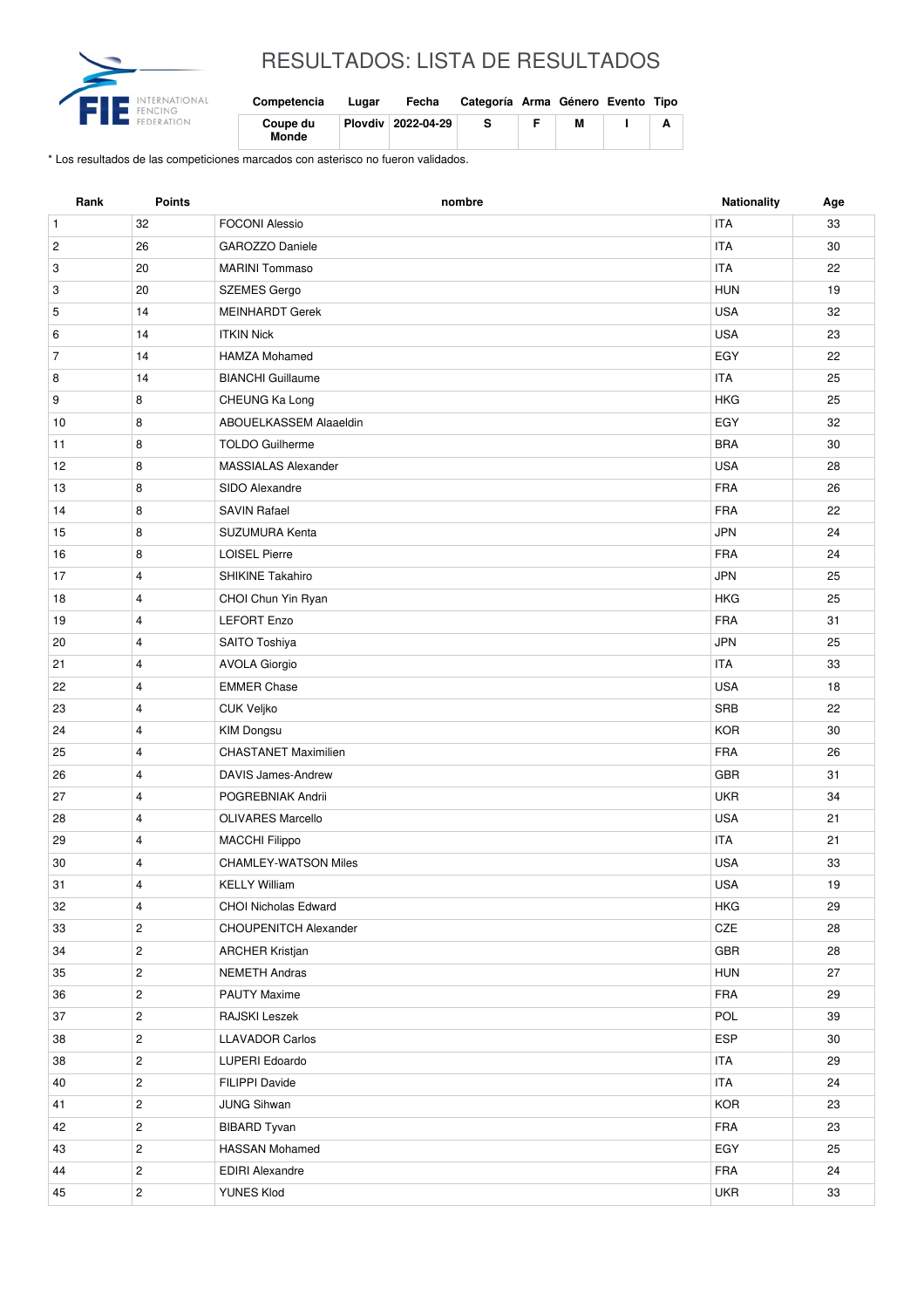| Rank | <b>Points</b>  | nombre                         | <b>Nationality</b> | Age |
|------|----------------|--------------------------------|--------------------|-----|
| 46   | $\mathbf{2}$   | <b>MEPSTEAD Marcus</b>         | <b>GBR</b>         | 32  |
| 47   | $\overline{2}$ | MATSUYAMA Kyosuke              | <b>JPN</b>         | 26  |
| 48   | $\overline{2}$ | <b>ESSAM Mohamed</b>           | EGY                | 28  |
| 49   | $\mathbf{2}$   | <b>MERTINE Julien</b>          | <b>FRA</b>         | 34  |
| 50   | $\overline{2}$ | POSCHARNIG Johannes            | AUT                | 32  |
| 51   | $\mathbf{2}$   | CHEUNG Siu Lun                 | <b>HKG</b>         | 37  |
| 52   | $\overline{2}$ | <b>FILES Petar</b>             | CRO                | 25  |
| 53   | $\mathbf{2}$   | <b>VEITENHEIMER Ciaran</b>     | GER                | 25  |
| 54   | $\overline{2}$ | <b>IM Cheolwoo</b>             | <b>KOR</b>         | 29  |
| 55   | $\overline{2}$ | <b>TOTUSEK Marek</b>           | CZE                | 20  |
| 56   | $\mathbf{2}$   | HA Taegyu                      | <b>KOR</b>         | 33  |
| 57   | $\mathbf{2}$   | <b>SIESS Michal</b>            | POL                | 28  |
| 58   | $\overline{2}$ | DE ALMEIDA Dominic             | GBR                | 23  |
| 59   | $\overline{2}$ | CHUNG Jyae Gyu                 | <b>KOR</b>         | 33  |
| 60   | $\mathbf{2}$   | NG Lok Wang Lawrence           | <b>HKG</b>         | 23  |
| 61   | $\overline{c}$ | RZADKOWSKI Andrzej             | POL                | 25  |
| 62   | $\mathbf{2}$   | <b>KAHL Alexander</b>          | GER                | 29  |
| 62   | $\mathbf{2}$   | <b>MARINO Nicolas</b>          | ARG                | 23  |
| 64   | $\mathbf{2}$   | <b>JOLLEY Isaac</b>            | GBR                | 22  |
| 65   | $\mathbf{1}$   | <b>GOREN Raz</b>               | <b>ISR</b>         | 21  |
|      |                |                                | <b>ITA</b>         |     |
| 66   | $\mathbf{1}$   | DI VEROLI Damiano              |                    | 19  |
| 67   | $\mathbf{1}$   | <b>KLEIN Felix</b>             | GER                | 27  |
| 68   | $\mathbf{1}$   | <b>ELICE Meddy</b>             | <b>FRA</b>         | 26  |
| 69   | $\mathbf{1}$   | SPICHIGER Armand               | <b>FRA</b>         | 21  |
| 70   | $\mathbf{1}$   | <b>KUMBLA Sidarth</b>          | <b>USA</b>         | 24  |
| 71   | $\mathbf{1}$   | <b>ARCHILEI Tommaso</b>        | <b>MEX</b>         | 21  |
| 72   | $\mathbf{1}$   | <b>ITO Takuma</b>              | <b>JPN</b>         | 24  |
| 73   | $\mathbf{1}$   | <b>MARTINI Tommaso</b>         | <b>ITA</b>         | 20  |
| 74   | $\mathbf{1}$   | <b>MINOTT Kamal</b>            | <b>GBR</b>         | 25  |
| 75   | $\mathbf{1}$   | <b>WOJTKOWIAK Adrian</b>       | POL                | 24  |
| 76   | $\mathbf{1}$   | <b>GIACON Daniel</b>           | <b>NED</b>         | 22  |
| 77   | $\mathbf{1}$   | <b>HERTSYK Rostyslav</b>       | <b>UKR</b>         | 33  |
| 77   | $\mathbf{1}$   | <b>TOFALIDES Alex</b>          | <b>CYP</b>         | 29  |
| 79   | $\mathbf{1}$   | SHAFAIE Kaveh                  | <b>USA</b>         | 20  |
| 80   | $\mathbf{1}$   | <b>RENNER Moritz</b>           | GER                | 21  |
| 81   | $\mathbf{1}$   | CHEUNG Ngo Chun                | <b>HKG</b>         | 22  |
| 82   | $\mathbf{1}$   | ALARCON Leopoldo               | CHI                | 21  |
| 83   | $\mathbf{1}$   | NAKAMURA Taro                  | <b>JPN</b>         | 22  |
| 84   | $\mathbf{1}$   | <b>BIRD Harry</b>              | GBR                | 24  |
| 85   | $\mathbf{1}$   | <b>MATHIEU Adam</b>            | <b>USA</b>         | 28  |
| 86   | $\mathbf{1}$   | <b>DOSA Daniel</b>             | HUN                | 26  |
| 87   | $\mathbf{1}$   | MINUTO Martino                 | TUR                | 34  |
| 87   | $\mathbf{1}$   | PAROLI Alessandro              | <b>ITA</b>         | 33  |
| 89   | $\mathbf{1}$   | <b>ETTELT Maximilian</b>       | AUT                | 27  |
| 90   | $\mathbf{1}$   | <b>RIEGER Laurenz</b>          | GER                | 20  |
| 91   | $\mathbf{1}$   | <b>ABE Yoshiki</b>             | JPN                | 26  |
| 92   | $\mathbf{1}$   | CHOI Hyunsoo                   | <b>KOR</b>         | 26  |
| 93   | $\mathbf{1}$   | FRUHAUF Benjamin               | <b>HUN</b>         | 24  |
| 94   | $\mathbf{1}$   | <b>ROGER Constant</b>          | FRA                | 21  |
| 95   | $\mathbf{1}$   | <b>FABINGER Nils Alexander</b> | GER                | 20  |
|      |                |                                |                    |     |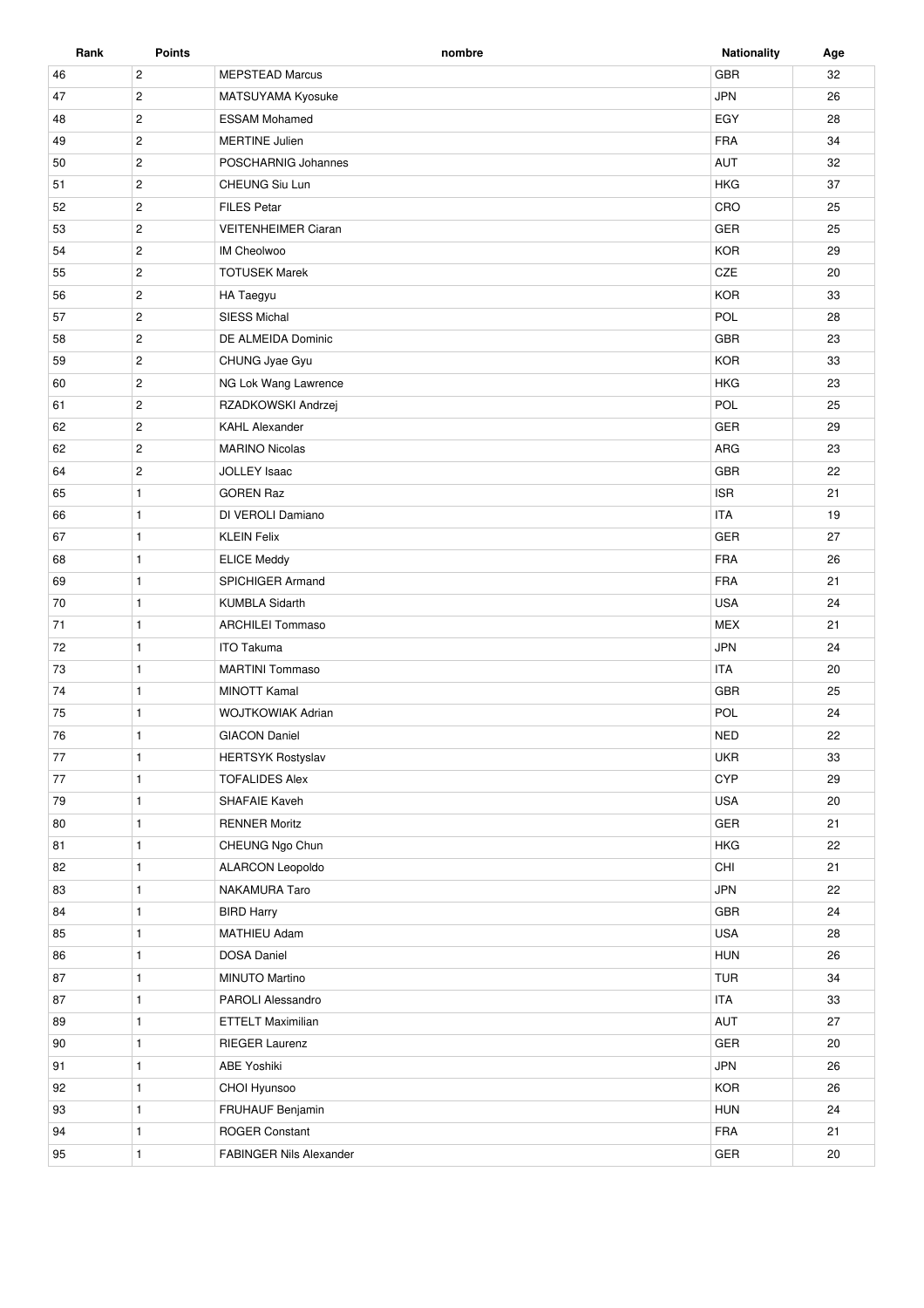| Rank | <b>Points</b> | nombre                            | <b>Nationality</b> | Age |
|------|---------------|-----------------------------------|--------------------|-----|
| 96   | $\mathbf{1}$  | <b>BALINT Almos</b>               | <b>HUN</b>         | 17  |
| 97   | 0,5           | JURKIEWICZ Jan                    | POL                | 22  |
| 98   | 0,5           | <b>HOIDA Danyil</b>               | <b>UKR</b>         | 22  |
| 99   | 0,5           | PADUA Carlos M.                   | <b>PUR</b>         | 24  |
| 100  | 0,5           | <b>REICHETZER Tobias</b>          | <b>AUT</b>         | 28  |
| 101  | 0,5           | <b>KOROM Erik</b>                 | <b>HUN</b>         | 22  |
| 102  | 0,5           | VAN HAASTER Maximilien            | CAN                | 30  |
| 103  | 0,5           | <b>HAYASHI Shoren</b>             | <b>JPN</b>         | 19  |
| 103  | 0,5           | <b>YUNO Elisha</b>                | <b>NED</b>         | 25  |
| 105  | 0,5           | DESERANNO Don Jeidus              | <b>USA</b>         | 14  |
| 106  | 0,5           | <b>NIJS Mathieu</b>               | <b>BEL</b>         | 20  |
| 107  | 0,5           | <b>BEM Maciej</b>                 | POL                | 21  |
| 108  | 0,5           | <b>BIRCH Jai</b>                  | GBR                | 26  |
| 109  | 0,5           | <b>KOMSIC</b> Ivan                | CRO                | 32  |
| 110  | 0,5           | <b>BRUNNER Remi</b>               | SUI                | 21  |
| 111  | 0,5           | <b>LECHNER Moritz</b>             | <b>AUT</b>         | 22  |
| 112  | 0,5           | YEUNG Chi Ka                      | <b>HKG</b>         | 28  |
| 113  | 0,5           | VAN EGMOND Dirk Jan               | <b>NED</b>         | 29  |
| 114  | 0,5           | <b>KOZAK Mateusz</b>              | POL                | 23  |
| 115  | 0,5           | <b>HAMILTON Bogdan</b>            | CAN                | 18  |
| 115  | 0,5           | SERVELLO Augusto Antonio          | ARG                | 23  |
| 117  | 0,5           | CZARTORYJSKI Szymon               | POL                | 23  |
| 118  | 0,5           | NAGANO Yudai                      | <b>JPN</b>         | 24  |
| 119  | 0,5           | <b>BRAUN Marius</b>               | GER                | 33  |
| 120  | 0,5           | VAN CAMPENHOUT Stef               | <b>BEL</b>         | 24  |
| 121  | 0,5           | PNIVCHUK Bohdan                   | <b>UKR</b>         | 21  |
| 122  | 0,5           | <b>GUENNOU Louis</b>              | GBR                | 21  |
| 122  | 0,5           | <b>SEMBACH Philipp</b>            | GER                | 19  |
| 124  | 0,5           | <b>BRETEAU</b> Ignacio            | <b>ESP</b>         | 23  |
| 125  | 0,5           | <b>KREJCIK Jan</b>                | <b>CZE</b>         | 31  |
| 126  | 0,5           | <b>KAIN Martin</b>                | <b>AUT</b>         | 23  |
| 127  | 0,5           | FINSTERBUSH Ori                   | <b>ISR</b>         | 19  |
| 128  | 0,5           | <b>CHAN Kyle</b>                  | <b>HKG</b>         | 32  |
| 129  | 0,25          | <b>LOMBARDI Giulio</b>            | <b>ITA</b>         | 20  |
| 130  | 0,25          | <b>BRICENO Janderson</b>          | <b>VEN</b>         | 27  |
| 131  | 0,25          | SNYTSHEUVEL John                  | <b>USA</b>         | 21  |
| 132  | 0,25          | ROSENFELD Roey Eliyahu            | <b>ISR</b>         | 23  |
| 133  | 0,25          | LAZARENKO levgen                  | UKR                | 19  |
| 134  | 0,25          | <b>GRAJALES MENA Miguel Angel</b> | COL                | 21  |
| 135  | 0,25          | <b>WILLIAMS David</b>             | GBR                | 20  |
| 136  | 0,25          | PEGGS Ben                         | GBR                | 32  |
| 137  | 0,25          | <b>SERRI Cedrik</b>               | SVK                | 31  |
| 138  | 0,25          | <b>RASTEGAR Linus</b>             | AUT                | 23  |
| 138  | 0,25          | <b>VELLA Rosario</b>              | GER                | 24  |
| 140  | 0,25          | HONG Sungwoon                     | <b>KOR</b>         | 28  |
| 141  | 0,25          | <b>LONSDALE William</b>           | GBR                | 20  |
| 141  | 0,25          | YUEH Che-Hao                      | TPE                | 20  |
| 143  | 0,25          | <b>KOTEK Jakub</b>                | POL                | 18  |
| 143  | 0,25          | SPOLJAR Borna                     | CRO                | 20  |
| 145  | 0,25          | <b>ALARCON Juvenal</b>            | CHI                | 25  |
|      |               |                                   |                    |     |